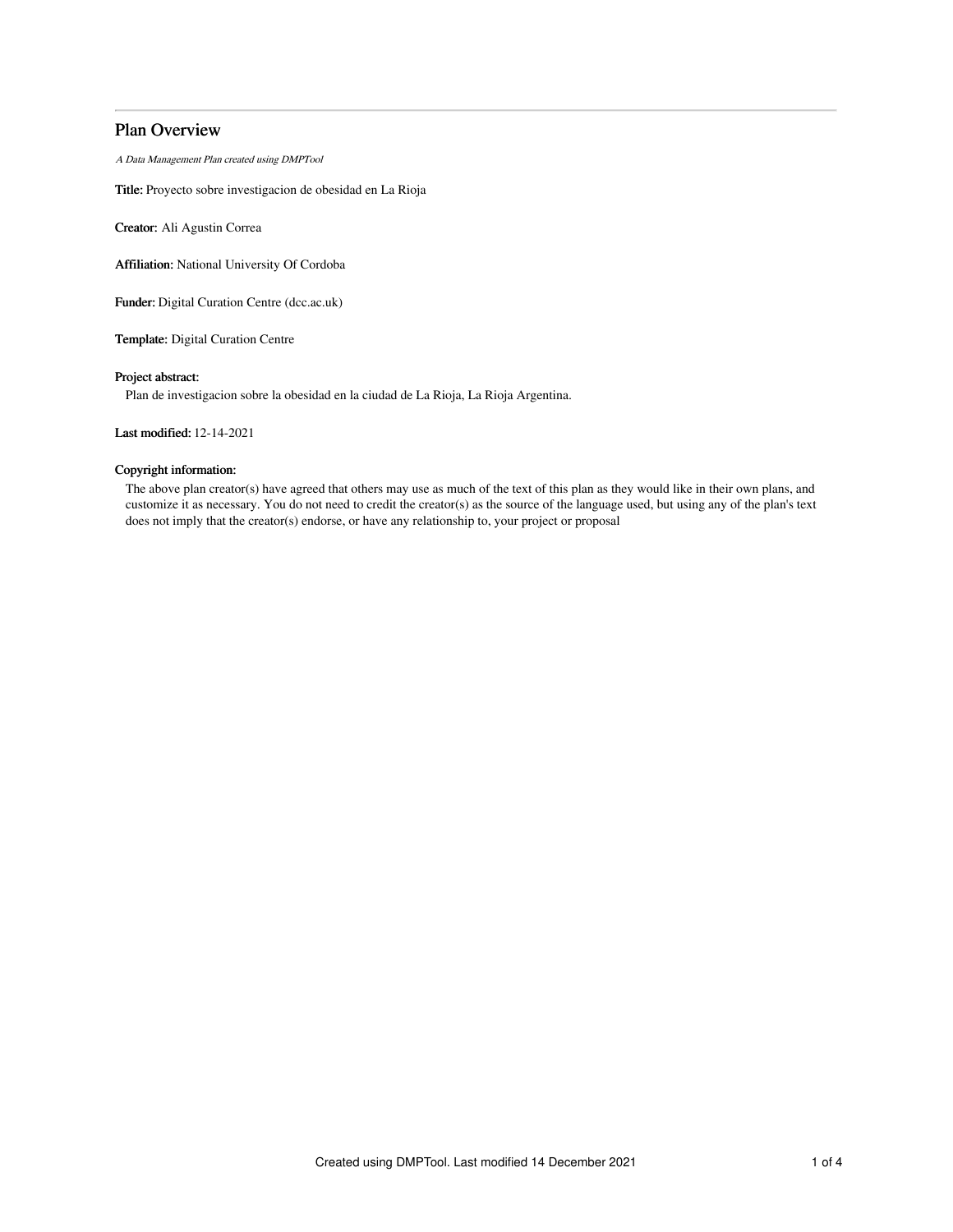# Proyecto sobre investigacion de obesidad en La Rioja

## Data Collection

What data will you collect or create? Datos sobre la cantidad de personas obesas en la ciudad de La Rioja

How will the data be collected or created? Datos tomados a pacientes del Sanatorio Rioja

#### Documentation and Metadata

What documentation and metadata will accompany the data? Se van a analizar los datos de las fichas medicas de los pacientes

#### Ethics and Legal Compliance

How will you manage any ethical issues? Con mi abogado

How will you manage copyright and Intellectual Property Rights (IP/IPR) issues? No se, campo a completar por un abogado

## Storage and Backup

#### How will the data be stored and backed up during the research? Va a ser almacenada en un disco duro

How will you manage access and security? La verdad no sé que poner acá

## Selection and Preservation

#### Which data are of long-term value and should be retained, shared, and/or preserved?

Question not answered.

What is the long-term preservation plan for the dataset?

Question not answered.

#### Data Sharing

#### How will you share the data? Va a ser presentada en un trabajo final

Are any restrictions on data sharing required? Creeria que no

## Responsibilities and Resources

#### Who will be responsible for data management? Ali Correa es el responsable total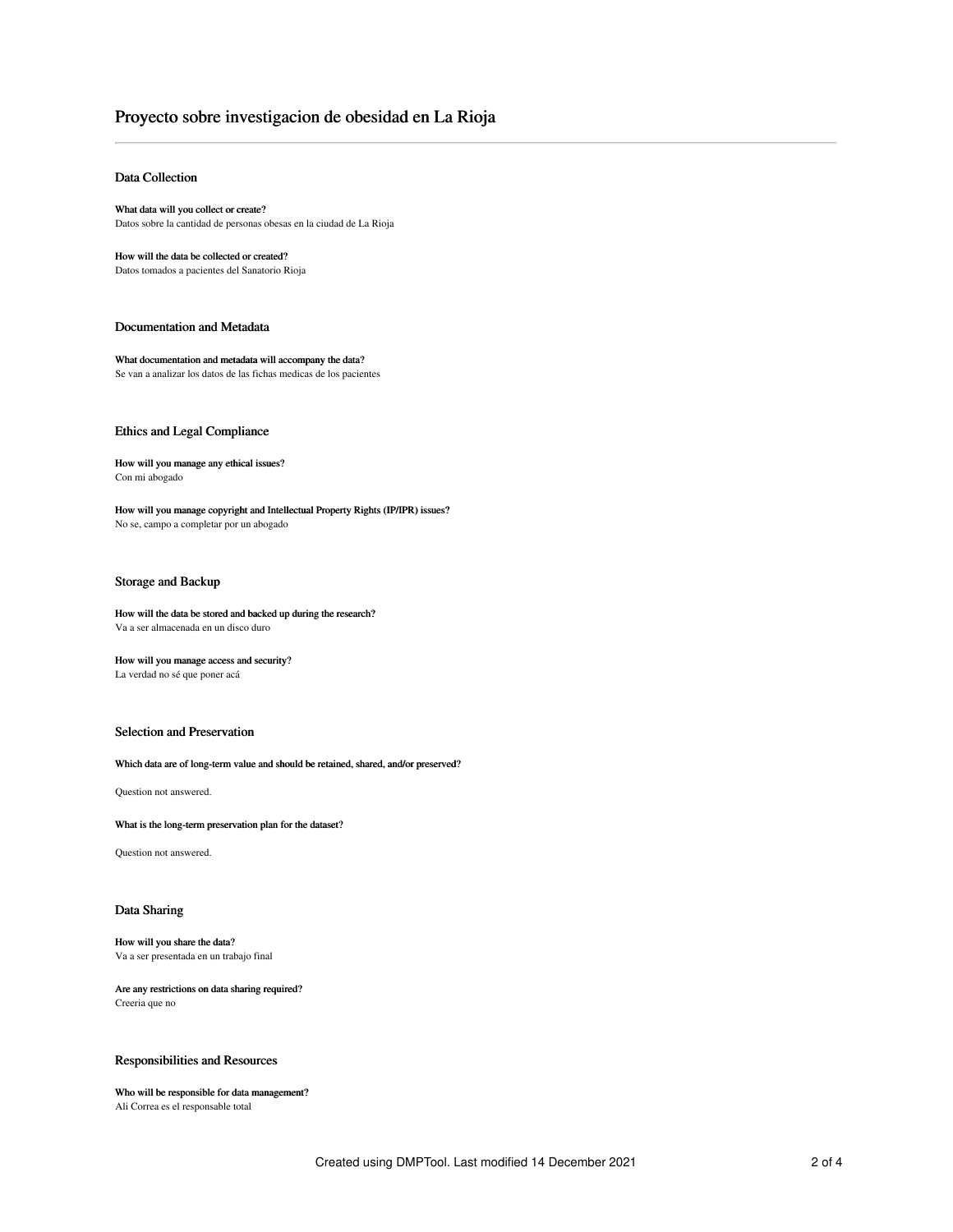What resources will you require to deliver your plan? Tampoco se esta respuesta